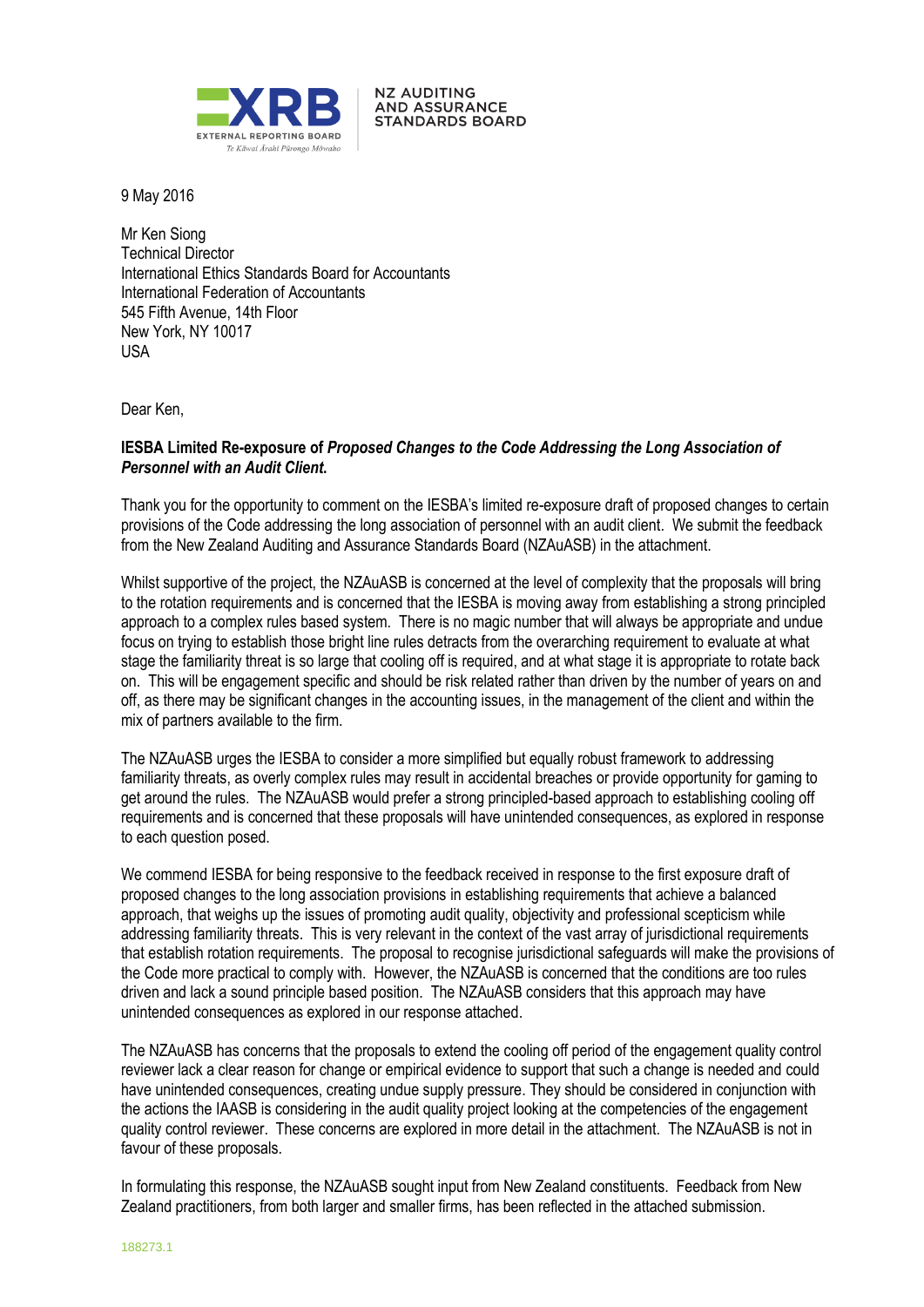Should you have any queries concerning our submission please contact either myself at the address details provided below or Sylvia van Dyk (sylvia.vandyk@xrb.govt.nz).

Yours sincerely,

**Neil Cherry Chairman – New Zealand Auditing and Assurance Standards Board**

Email: [neil.cherry@xrb.govt.nz](mailto:neil.cherry@xrb.govt.nz)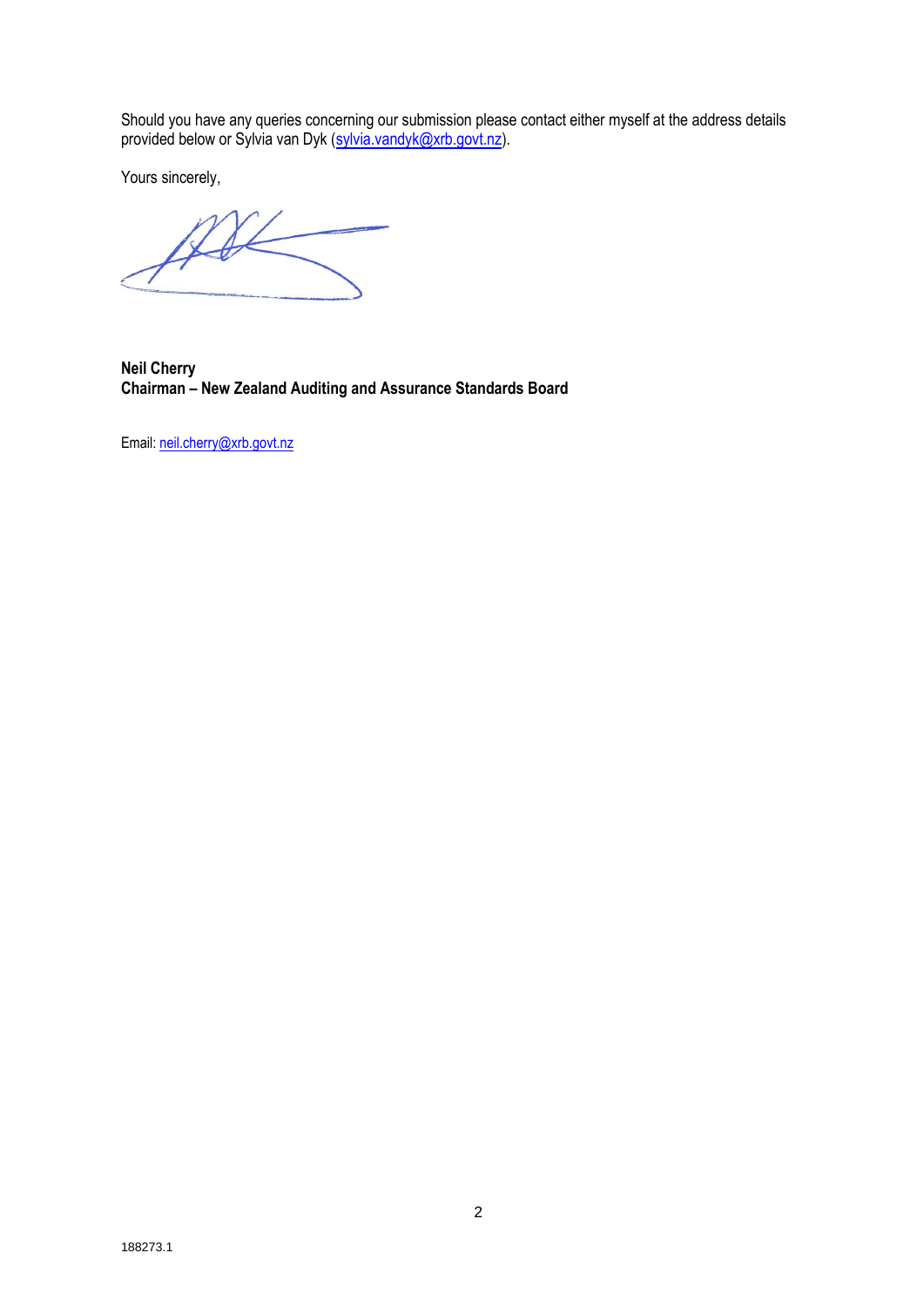# **Submission of the New Zealand Auditing and Assurance Standards Board**

**IESBA Limited Re-exposure of** *Proposed Changes to the Code Addressing the Long Association of Personnel with an Audit Client***.**

#### **I Schedule of Responses to the IESBA's Specific Questions**

*1. Do respondents agree that the IESBA's proposal in paragraphs 290.150A and 290.150B regarding the cooling-off period for the EQCR for audits of PIEs (i.e., five years with respect to listed entities and three years with respect to PIEs other than listed entities) reflects an appropriate balance in the public interest between:*

- **a) Addressing the need for a robust safeguard to ensure a "fresh look" given the important role of the EQCR on the audit engagement and the EQCR's familiarity with the audit issues; and**
- **b) Having regard to the practical consequences of implementation given the large numbers of small entities defined as PIEs around the world and the generally more limited availability of individuals able to serve in an EQCR role?**

#### **If not, what alternative proposal might better address the need for this balance?**

Response:

a) The NZAuASB agrees that the Code should create robust safeguards to maintain the independence of the EQCR, noting the importance of the role of the EQCR. The NZAuASB, as articulated in response to the 2014 IESBA exposure draft, while not underestimating the role of the EQCR and other key audit partners (KAP), is of the view that the EQCR and other KAP roles differs from the engagement partner and that the IESBA should consider the appropriate and balanced response to the threats created by each role separately.

The NZAuASB considers that the most appropriate safeguard to ensuring a 'fresh look' from the EQCR is the requirement to rotate off after 7 years. The NZAuASB considers that the familiarity threats are lower for the EQCR partner as compared to the engagement partner for the following reasons:

- The EQCR does not participate in the engagement but is part of the firm's quality control processes and is not the final decision maker on an engagement.
- The EQCR will spend less hours on the engagement than the engagement partner. The EQCR therefore does not have the same level of familiarity threat as the engagement partner.
- The EQCR role is to provide an independent view and challenge the engagement team's judgements and conclusions. The role of the EQCR does not create the same level of connection with the engagement and the engagement issues as the engagement partner.
- The EQCR has no contact with the client. In New Zealand, the EQCR is not generally known to the audit client and has no contact with client management. Local regulations have not previously imposed more stringent rotation requirements on the EQCR whereas they have done so for the engagement partner. Local regulators have not cited any need to amend the existing cooling off period of two years. The NZAuASB notes that the EU regulation does not address the EQCR role either. The NZAuASB understands that the International Auditing and Assurance Standards Board is exploring the merits of the EQCR meeting with the client, this is not done presently.
- When the cooling off periods for the EQCR and engagement partner differ, there will be a different engagement leader when the EQCR rotates back on. This reduces the familiarity threat since the role of the EQCR is to perform an objective evaluation of the significant judgements made by the engagement team and the engagement leader will have changed, meaning the EQCR is evaluating the judgements of a different team. Two years away from the engagement team is sufficient time to enable a fresh look when the EQCR returns.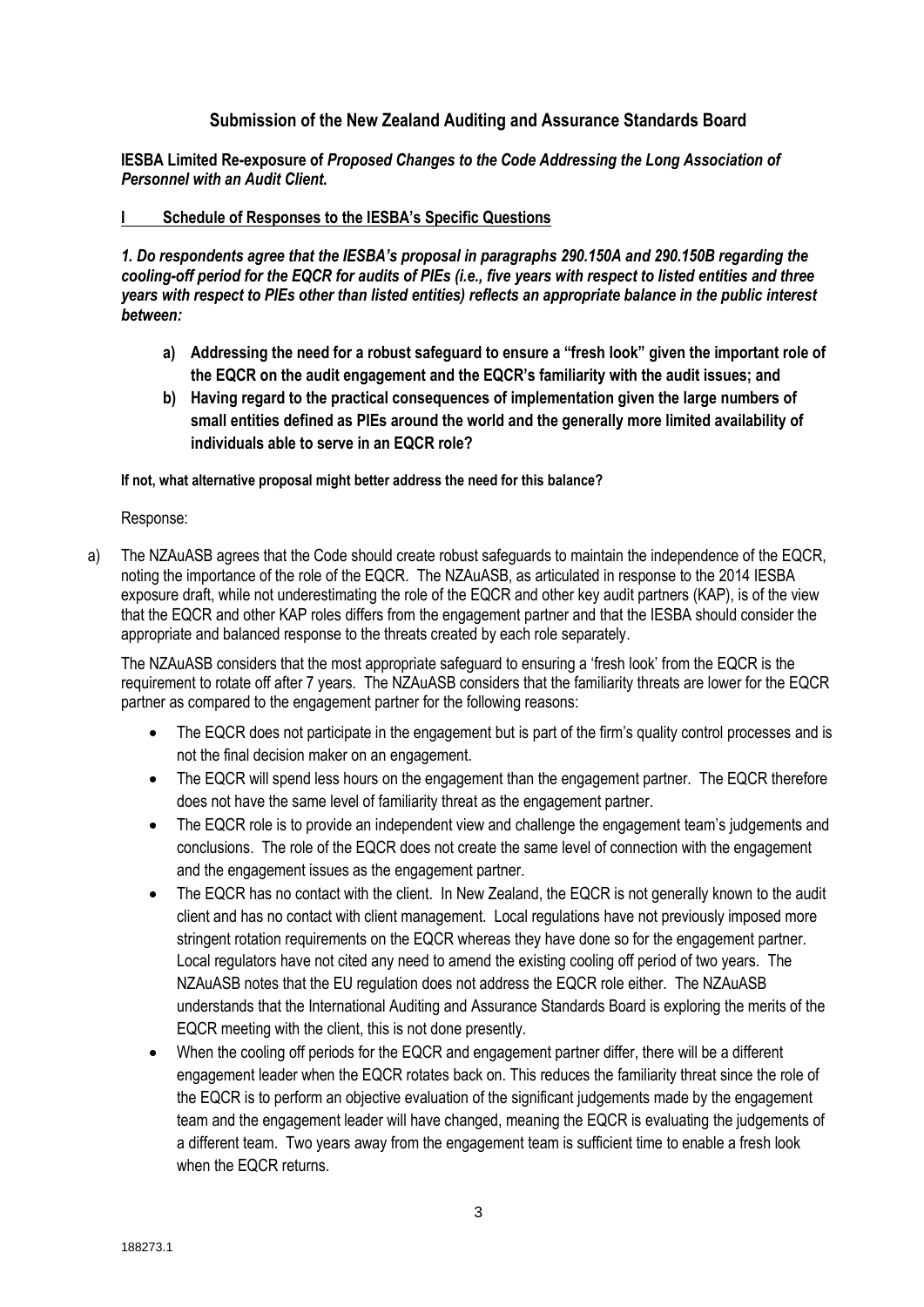Given that the familiarity threat is considered to be lower, the NZAuASB considers that a 2 year cooling off period is a sufficiently robust safeguard to address the familiarity threat for the EQCR and remains a balanced response when alternative safeguards are considered, bearing in mind the practical difficulties that a longer cooling off period could create, as explored in response to part b below.

The NZAuASB therefore does not agree with the proposal to extend the cooling off period of an EQCR and does not consider that the current rotation requirements for the EQCR pose a perception problem. Rather the NZAuASB continues to support retaining the same cooling off period for the EQCR and other KAPs, and retaining the extant requirements of a 2 year cooling off period, because the NZAuASB considers that 2 years is an appropriate safeguard for the familiarity threat posed.

As outlined in the explanatory memorandum, the IESBA received support from a substantial body of respondents to retain the 2 year cooling off period for the EQCR. The NZAuASB has similarly had support from all constituents with whom the matter has been raised for retaining a 2 year cooling off period for the EQCR. The NZAuASB understands that the driver for the revised proposals is therefore stemming from support within the CAG (although the CAG has mixed views on the need for change) for the EQCR to be subject to the same five-year cooling off period as the engagement partner. But it is not clear as to why this proposal is needed, or what the problem with the 2 year cooling off period is. Concern has been raised by some inspection reports that inspection findings could or should have been found by the EQCR. There is no empirical data to show that the EQCR's failure to make those findings was as a result of the cooling off period being too short.

The NZAuASB does not consider that having a shorter cooling off period for the EQCR is indicative that the role of the EQCR is unimportant, rather it recognises that the familiarity threats differ. The NZAuASB also queries the need for such a change given the lack of empirical evidence to justify it. The explanatory memorandum notes that there may be a perception problem that an effective fresh look cannot occur without a longer cooling off period. However, it is not clear if this is actually a problem, given that the role of the EQCR is as part of the firm's quality control processes rather than as a second opinion. The familiarity threat will differ as the EQCR's role is to debate the issues on the audit engagement with the engagement partner rather than with the client. While the cooling off period differs for the engagement partner and the EQCR, the EQCR will be having that debate with different engagement partners. If the cooling off period aligns and the same engagement partner and EQCR are used in similar rotation cycles, then potentially the same people will be debating the same client matters on each rotation.

All key audit partners, by definition, are those who make key decisions or judgements on significant matters with respect to the audit. The IESBA is not however proposing to extend the cooling off period for other key audit partners. The NZAuASB is supportive of retaining the two year cooling off period for other key audit partners, in recognition of the different familiarity threat that exist, however queries why there is a focus on the EQCR. The NZAuASB considers that the familiarity threats for the EQCR are more similar to those of other key audit partners than to the engagement partner.

b) The NZAuASB considers that extending the cooling off period may have unintended consequences for audit quality, as it will add additional supply pressure to the number of EQCRs available. The IESBA has acknowledged this concern in the explanatory memorandum. This is a significant issue for a smaller jurisdiction like New Zealand, where there are a number of PIEs, given the New Zealand definition of a PIE which captures many unlisted entities. The issue is of concern to the NZAuASB as the standard setting body for New Zealand.

The unintended consequence of increasing supply pressures is that firms will be forced to require more junior partners to perform the EQCR. A possible outcome is that this will result in a more junior partner becoming the EQCR for a more senior partner. Firms take care to match the EQCR to the engagement partner to enable an effective challenge or evaluation of the decisions made by the engagement partner. The NZAuASB is concerned that the effectiveness of the EQCR role will be diminished if the review is not performed by a suitably experienced engagement partner with appropriate authority to objectively evaluate significant judgements and conclusions made by the engagement team. Requiring less experienced partners without the relevant industry knowledge to perform the review increases the risk of reducing the quality of the review, with a negative impact on audit quality and appears to be in conflict with the IAASB's drive to enhance audit quality.

Some practical repercussions of extending the cooling off period that have been raised include: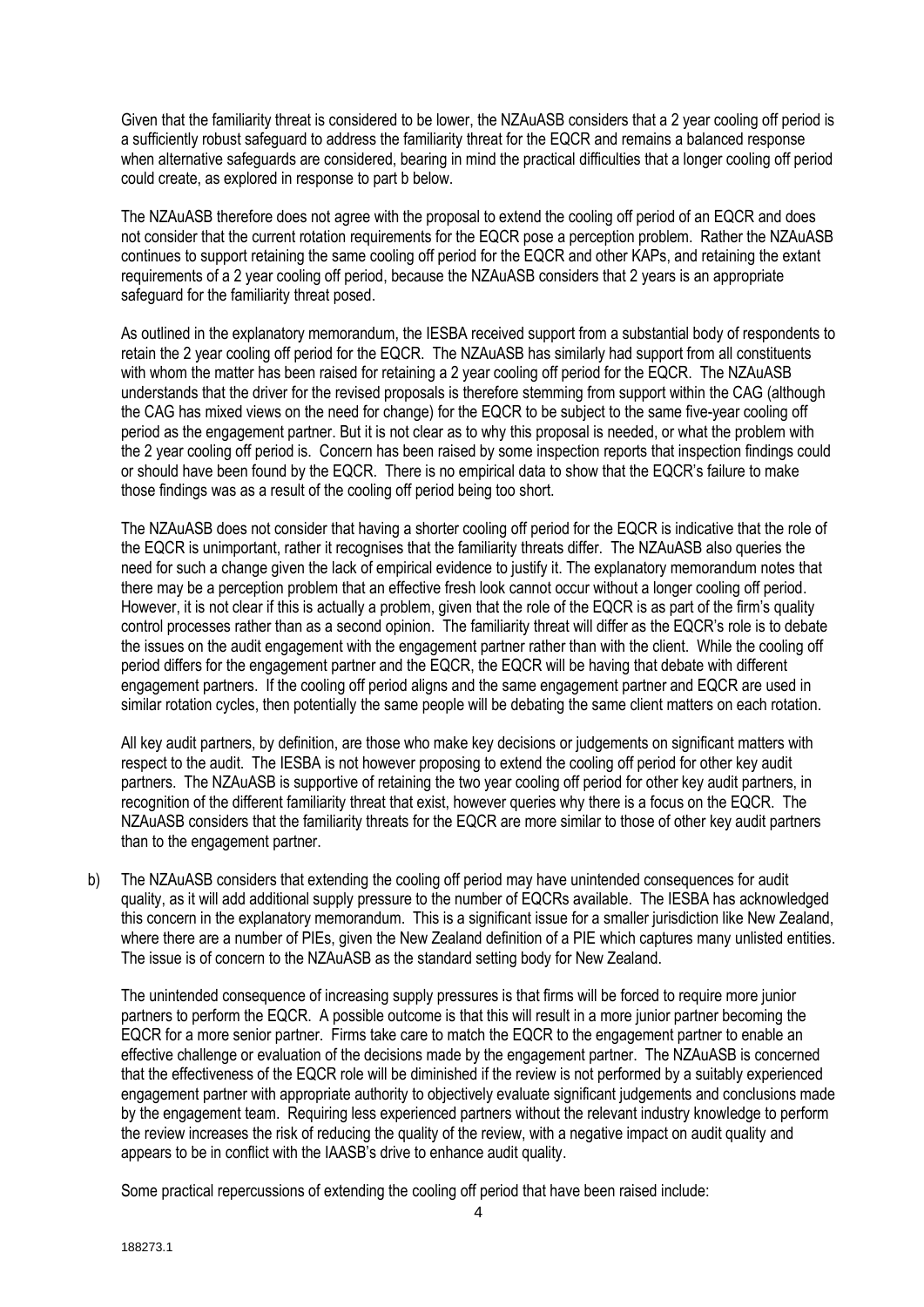- Requiring partners to move around more in order to meet the requirements. Not all partners would be able or willing to relocate in order to meet rotation requirements and this may ultimately impact on the attractiveness of the profession.
- Tighter rotation rules for engagement partners and the EQCR in combination, will be challenging for all firms. In a relatively small market such as New Zealand, even the larger firms are continually dealing with perceived conflicts of interest. For example, an engagement partner and in some cases an EQCR cannot work on more than one client in the same industry. Extending the cooling off period for both the engagement partner and the EQCR will compound this problem.

### The IAASB's work on enhancing audit quality

The NZAuASB is concerned with how the proposals to extend the cooling off period of the EQCR interrelate to the audit quality matters that the IAASB are considering in the *Invitation to Comment, Enhancing Audit Quality in the Public Interest*, and what actions the IAASB should take with respect to quality control, including exploring actions related to the EQCR. One aspect being considered is the qualifications and experience required to perform the EQCR role. If the EQCR is to be effective, it must be performed by suitably experienced individuals. If suitably experienced individuals are key to the effectiveness of the EQCR role as part of the firm's internal quality process, adding additional supply pressure by requiring extended cooling off time frames will not enhance the quality of the EQCR.

The NZAuASB urges that the IESBA works closely with the IAASB in establishing the cooling off period for the EQCR to ensure that the right balance is achieved in terms of improving the effectiveness of the EQCR function within the firms. This requires a balance between ensuring that the EQCR is performed by suitably experienced individuals as well as requirements to ensure that the EQCR is performed by an independent practitioner, with sufficient safeguards to protect against familiarity threats. The NZAuASB does not consider that extending the cooling off period to 5 years for the EQCR of listed entities will achieve the correct balance. In fact, even extending the cooling off period from 2 to 3 years for non-listed public interest entities will add supply pressures.

#### Distinction between listed and non-listed PIEs

The NZAuASB is strongly opposed to creating a distinction between listed and non-listed PIEs, even though in the New Zealand context, PIEs include a large number of unlisted entities. Whilst the NZAuASB understands that this distinction is being made to compensate for practical supply challenges and was developed as a compromise solution, it is strongly of the view that creating sub-levels and inconsistencies for PIE engagements is adding unnecessary complexity, and that alternative options should be explored. There was substantial support for applying the cooling off period for the engagement partner for all PIEs consistently. This approach supports the distinction throughout the extant code between requirements that apply to PIEs as compared to non-PIEs. All PIEs, by their nature, are entities of public interest, and there has been no previous distinction between listed and non-listed PIEs. Retaining a consistent approach to all PIEs is favourable as it provides clarity, consistency and stability. Distinguishing between the PIE requirements is conceptually problematic and will become very complicated to comply with in practice.

Taken as a whole, the proposals that allow for variation between regulators, jurisdictions and type of PIEs, the NZAuASB is concerned that the proposals are becoming increasingly complex and rules driven. The focus on a bright line rule of time on and time off, that is entity specific, detracts from requiring the practitioner to stand back and assess whether familiarity threats have been mitigated for that engagement. The NZAuASB would much prefer to see a principled approach to addressing the familiarity threats with the onus on the practitioner to justify the time on time off ratio, based on the risks and circumstances of the engagement rather than overly complicated and possibly overly prescriptive rules.

#### Alternative solution

The NZAuASB is concerned at the overall approach proposed. The proposals appear overly rules-driven and unnecessarily complex with overall implications for the audit process, supply risks in a country such as New Zealand and other unintended consequences that we have identified from constituent's feedback.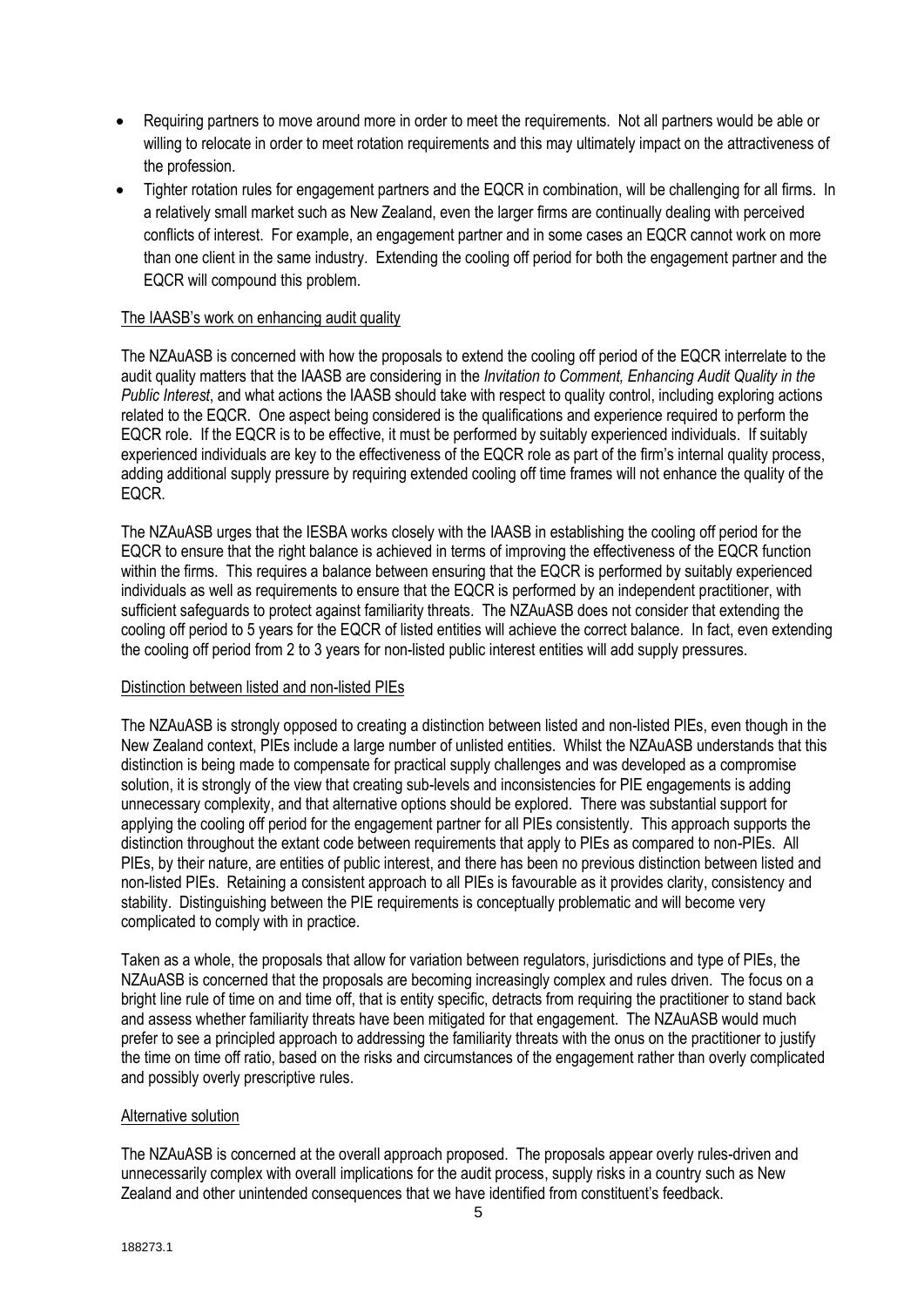The NZAuASB encourages a more principles based approach that requires the firm's internal processes to consider whether the familiarity threat for the EQCR has been appropriately addressed rather than more complex and convoluted rules, that will become increasingly complex to apply, increasing the compliance costs to the firm, and potentially negatively impacting on the quality of the EQCR performed. The NZAuASB considers that there is justification for a shorter cooling off period for the EQCR than the engagement partner given that the familiarity threats for the EQCR are lower, because the EQCR is not usually known to the client, will spend less hours on the engagement than the engagement partner, does not participate in the engagement or make final decisions.

### **2. Do respondents support the proposal to allow for a reduction in the cooling-off period for EPs and EQCRs on audits of PIEs to three years under the conditions specified in paragraph 290.150D?**

#### Response:

Yes, the NZAuASB considers that it is appropriate to reduce the cooling off period if the time-on period is reduced. The NZAuASB is supportive of a more flexible approach as proposed, allowing flexibility at a jurisdictional level and commends the IESBA for listening to the feedback received in response to the 2014 exposure draft. The NZAuASB previously recommended that the IESBA explore a more flexible approach and is therefore more supportive of a proposal that permits some flexibility. The NZAuASB considers that three years is an appropriate cooling off period where the time on period is reduced. Feedback received from New Zealand constituents in response to the IESBA's proposals is consistent with the NZAuASB's views expressed above.

However, the NZAuASB has concerns about the conditions proposed as it seems inconsistent to limit the flexibility of time on time off to where the national standard setter or regulator imposes a restriction on the time on period. Where a firm decides to rotate an individual off an engagement after 6 years instead of 7, why should that partner be subject to a cooling off period of 5 years and not 3? This is explored in more detail in response to question 3 below.

#### **3. If so, do Respondents agree with the conditions specified in subparagraphs 290.150D(a) and (b)? If not, why not, and what other conditions, if any, should be specified?**

Response:

No, the NZAuASB does not agree with the conditions specified as this will result in overly restrictive cooling off requirements for a firm that elects to rotate an individual off after say 6 years as engagement partner (this partner would still be subject to the 5 year cooling off period) as opposed to a firm that is required by a regulator or some other regulatory body to rotate off after less than 7 years who could then cool off for 3 years. This could have the unintended consequence of encouraging national standard setters or regulators to reduce the time on period to allow for more flexibility. In theory, a firm only needs 3 partners (to cover the role of engagement partner and EQCR) per client to meet a 6-year time on 3-year time off rotation cycle, whereas this ratio increases for different combinations.

This level of specificity removes the focus on whether the familiarity threats have been mitigated and places unnecessary focus on a number of years. If a firm could elect to rotate off after 6 years, there is no difference to the familiarity threats than if regulatory requirements impose this time on restriction. It therefore seems overly rules driven to allow more flexibility where regulation imposes a shorter time on period, than where time on restrictions are self-imposed by the firm or practitioner. Too rigid an approach may have unintended consequences. From a standard setting perspective, a more flexible approach that recognises that the firm may also reduce the time on period to accommodate for partners for taking maternity or paternity leave, or other practical examples of where partners are temporarily unavailable (due to illness or secondment) would be more practical to apply and appropriately address the threat to familiarity. If the IESBA recognises that the time-on time-off period needs to be considered in conjunction, there is no justification in principle for distinguishing between a firm imposed time on period as compared to a regulatory imposed time on period.

For these reasons, the NZAuASB recommends that the conditions in paragraph 290.150D need reconsideration and should allow for the application of professional judgement as to whether a shorter time on period justifies a shorter cooling off period.

6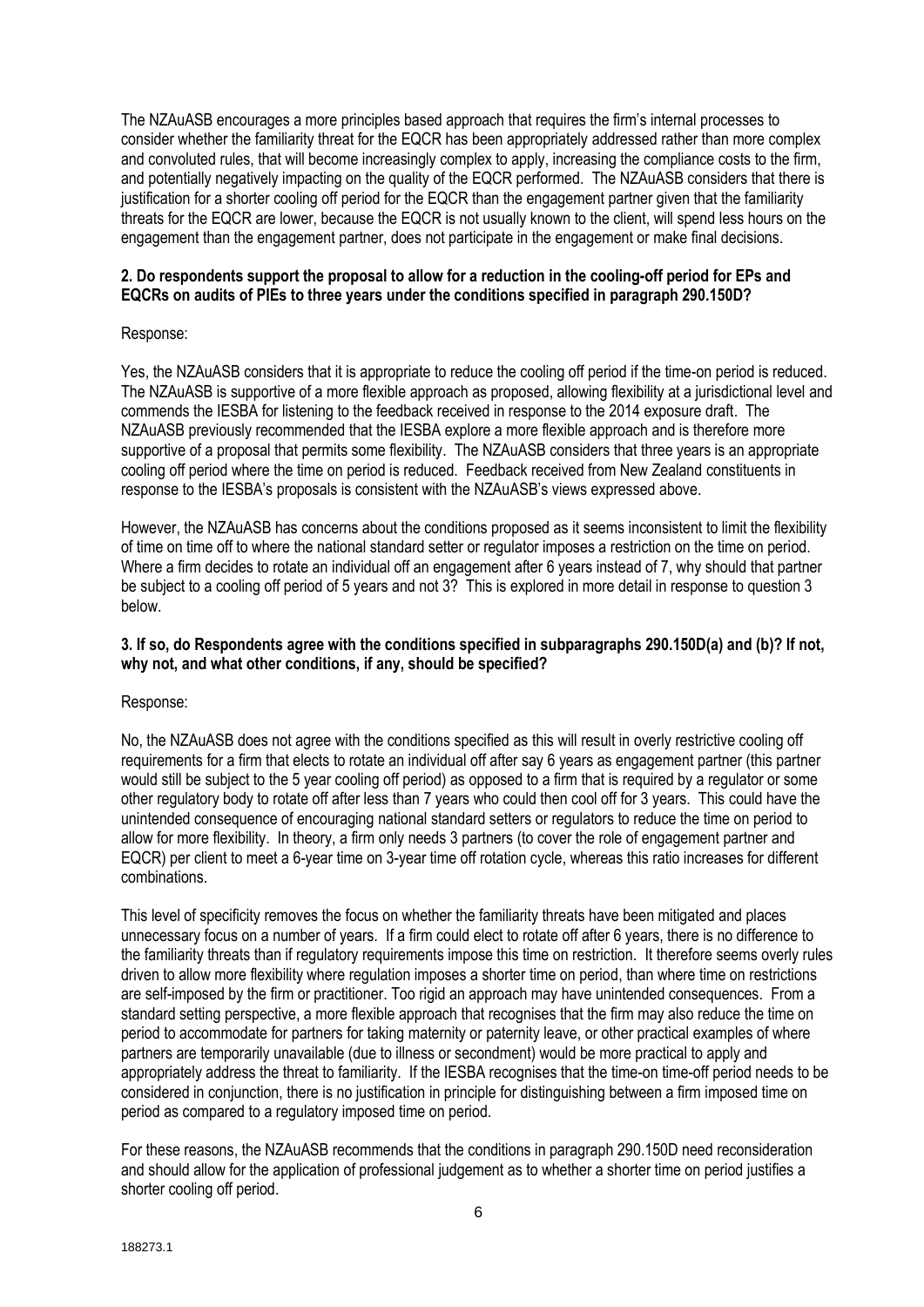The NZAuASB urges the IESBA to consider an alternative condition, as outlined below:

"290.150D An independent standard setter, regulator  $er_1$  legislative body or the firm itself may have evaluated the familiarity and self-interest threats to independence that arise from long association with an audit client and determined that a different set or combination of safeguards to those required in this Code are appropriate to reduce the threats to an acceptable level. In such circumstances, the cooling-off periods of five consecutive years specified in paragraphs 290.150A and 290.150B may be reduced to three consecutive years, if: (a) An independent standard setter, regulator or legislative body has Iimplemented an independent regulatory inspection regime; and

(b) Established requirements for either:

(i) TheA time-on period for the engagement partner or the individual responsible for the engagement quality control review is shorter than seven years during which an individual is permitted to be the engagement partner or the individual responsible for the engagement quality control review; or

(ii) there are established requirements for Mmandatory firm rotation or mandatory re-tendering of the audit appointment at least every ten years."

If the IESBA pursues the option as proposed, the NZAuASB urges the IESBA to provide some additional guidance as to what is meant by "regulator or legislative body" and "independent inspection regime". For example, would this include requirements established by the listing rules of a stock exchange. Additional guidance to identify the types of additional regulatory safeguards that are expected to be in place in order for the conditions to be met would assist to promote consistency.

The NZAuASB recommends that the IESBA consider ways to make it clearer within the text of the Code, that the cooling off period of the EQCR would not exceed that of the engagement partner where the conditions in 290.150D apply for the engagement partner. It was only apparent how this would work after reading the draft questions and answers, and therefore the NZAuASB does not consider that the requirements are sufficiently clear on their own.

### **4. Do respondents agree with the proposed principle "for either (a) four or more years or (b) at least two out of the last three years" to be used in determining whether the longer cooling-off period applies when a partner has served in a combination of roles, including that of EP or EQCR, during the seven-year time-on period (paragraphs 290.150A and 290.150B)?**

## Response:

The NZAuASB considers that the revised proposal is a more proportionate response which will lower the impact of extending the cooling off period to five years. The NZAuASB is supportive of including specific requirements to deal with the practical difficulties of applying the rotation requirements where the engagement partner or EQCR has been involved in a variety of roles for the seven-year time on period. The NZAuASB has no strong preference as to the number of years specified but again raises the concern that the proposals appear to be too rules based, lacking an emphasis on mitigating the threats, and providing opportunity for gaming.

A New Zealand respondent raised concern whether a 5 year cooling off period is required when an individual has served only 2 out of the last 3 years as engagement partner or EQCR, querying whether the significant increase in the cooling off period is justified for only a minor period served in the capacity as engagement partner or EQCR.

The NZAuASB considers that paragraph 290.150A could be misleading as it is drafted and recommends that this principle must be simplified and clarified. Feedback from New Zealand practitioners reflects the concern that the proposals could be misinterpreted. The NZAuASB understands that the bullet points are targeting the key audit partners who act in a variety of roles during the time on period, rather than the engagement partner who acts as the engagement partner for 7 years.

The proposal is confusing because the definition of a key audit partner includes the engagement partner. As drafted, the first bullet point could be misunderstood to mean that after 4 years the engagement partner is required to cool off for 5 years. It is then also not clear why a partner who served as engagement partner for at least two of the three years should have to cool off at all.